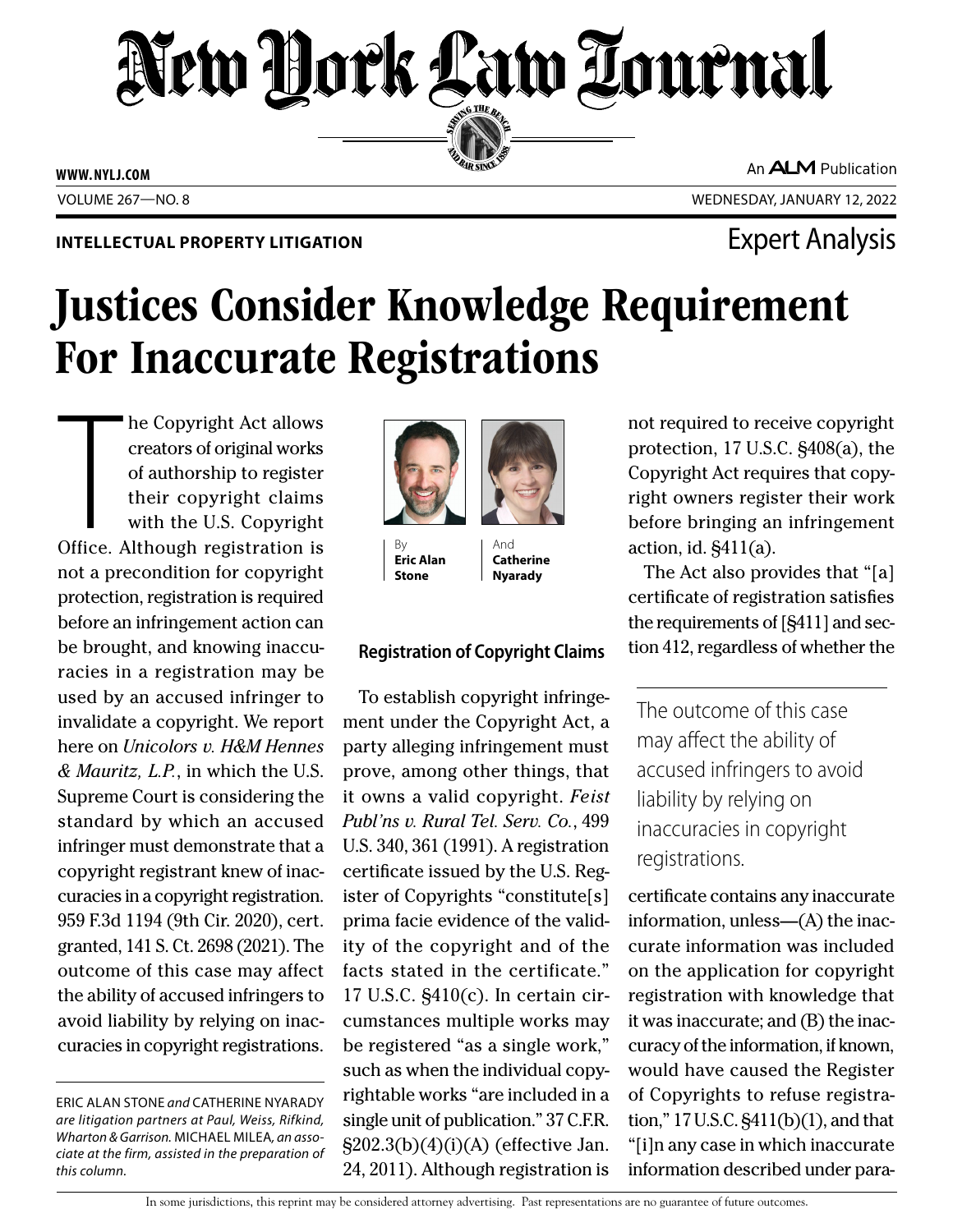graph (1) is alleged, the court shall request the Register of Copyrights to advise the court whether the inaccurate information, if known, would have caused the Register of Copyrights to refuse registration," id.  $\S(b)(2)$ .

### **The District Court and Ninth Circuit Decisions**

Unicolors creates designs for use on textiles and markets those designs to garment manufacturers. 959 F.3d at 1195. In February 2011 Unicolors received a copyright registration (the '400 registration), which specified a Jan. 15, 2011 date of first publication. Id. at 1196. The '400 registration contains thirty-one separate designs, all of which were presented to the Unicolors internal sales team on Jan. 15, 2011. Id. One such design is "EH101," which is one of 22 "non-confined" designs in the '400 registration. Id. The other nine designs in the '400 registration are "confined designs," which were presented to the Unicolors internal sales team on Jan. 15, 2011, but were created exclusively for specific customers and thus would not have been placed in Unicolors's showroom with the non-confined designs in the '400 registration. Id.

H&M owns retail clothing stores in the United States. Id. Unicolors sued H&M for copyright infringement, alleging that a design named "Xue Xu" on certain jackets and skirts sold by H&M is "row by row, layer by layer identical" to EH101. Id. A federal jury found that H&M willfully infringed Unicolors's copyright and awarded \$846,720

in damages, which the district court reduced to \$266,209 following H&M's post-trial motions. Id. at 1196-97.

H&M also moved for judgment as a matter of law that Unicolors does not have a valid copyright because Unicolors knew that all the works in the '400 registration were not published on the same date. The district court denied the motion, finding that H&M "has not shown that the 400 Registration had inaccurate information that, if known to the Register of Copyrights, would have caused it to refuse registration. 37 C.F.R. §202.3(b)(4) requires published works registered as a single unit to have been published concurrently, not to have been published concurrently on any particular date … . Thus, even if the Register of Copyrights had known that the works listed in the 400 Registration were published on a date other than January 15, 2011, it would not necessarily have refused the registration." *Unicolors v. H&M Hennes & Mauritz L.P.*, C.A. No. 16-cv-02322-AB (SKx), 2018 WL 10307045, at \*3 (C.D. Cal. Aug. 1, 2018). The district court also found that H&M "has pointed to no evidence indicating that Unicolors knew the 400 Registration contained false information at the time of the registration. Without any showing that Unicolors intended to defraud the Copyright Office, H&M's [] invalidity argument fails." Id. at \*4.

The Ninth Circuit reversed, holding that "the district court [] erred in concluding that Unicolors's application for copyright registration did not contain inaccuracies despite the inclusion of confined designs because single-unit registration requires merely that all works identified in the application be published on the same date." 959 F.3d at 1198. According to the Ninth Circuit, under the version of  $\S202.3(b)(4)(i)(A)$  in effect at the time Unicolors registered its copyright claims, sale as a "single unit" "requires that the registrant first published the collection of works in a singular, bundled collection," such that "a collection of works does not qualify as a 'single unit of publication' unless all individual works of the collection were first published as a singular, bundled unit." Id. at 1199-1200. Thus, "it is an inaccuracy for a registrant like Unicolors to register a collection of work … as a single-unit publication when the works were not initially published as a singular, bundled collection." Id. at 1200.

Notably, the court explained that the "undisputed evidence adduced at trial further shows that Unicolors included the inaccurate information 'with knowledge that it was inaccurate.' And the knowledge inquiry is not whether Unicolors knew that including a mixture of confined and non-confined designs would run afoul of the single-unit registration requirements; the inquiry is merely whether Unicolors knew that certain designs included in the registration were confined and, therefore, were each published separately to exclu